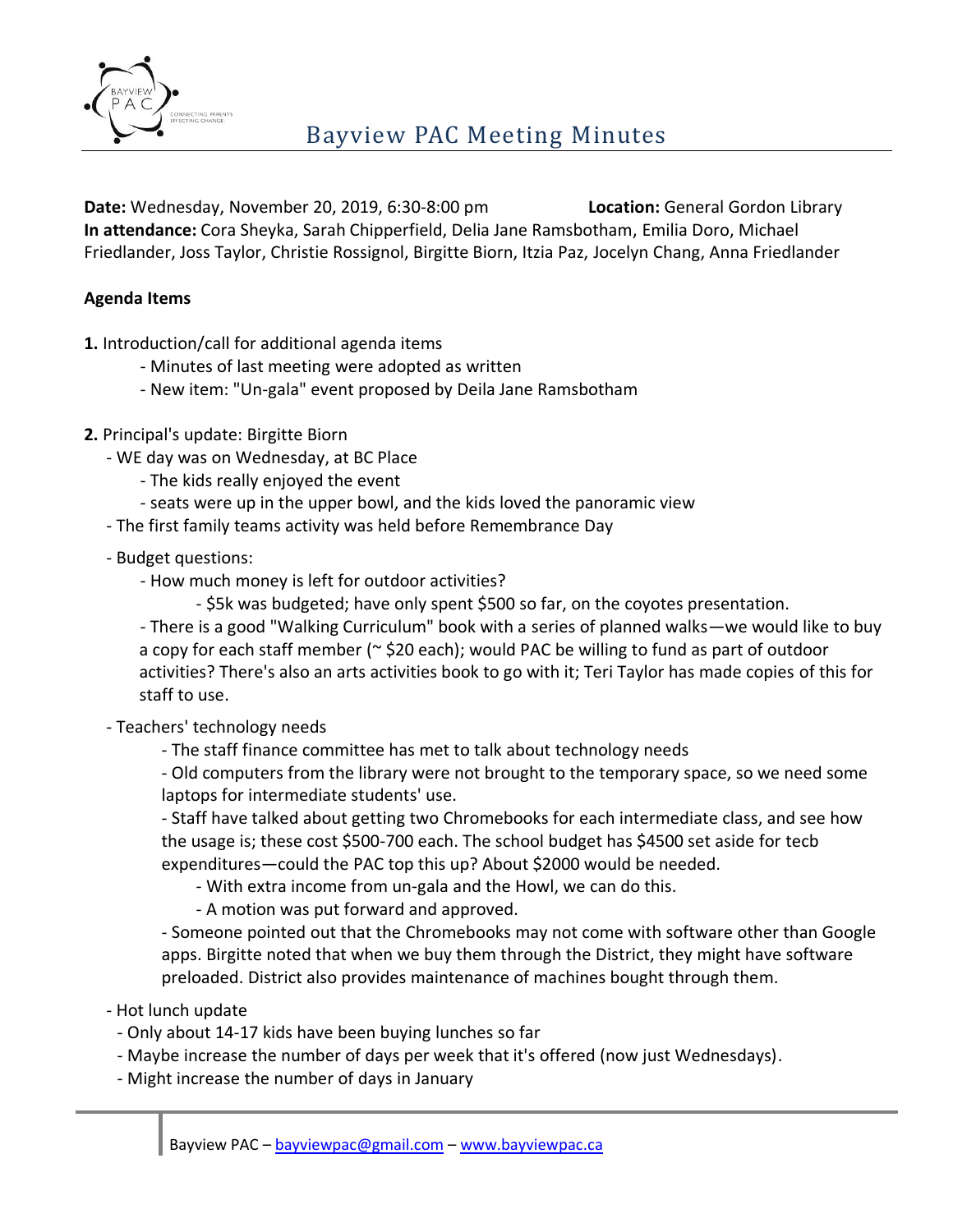

- After-school programs update
	- Chris Kerslake's classes will be happening, as of January; Birgitte still looking into other possibilities
- Selima Noon programs on social-emotional learning and
	- Intermediates programs are i-Girl and i-Guy
	- Programs are in two parts of two hours each :\$350 for each part; \$550 for full 2-part series.
	- There is also a coed i-Kid for primaries.
	- This was not originally something in our budgeting.
	- Staff sounds very keen to do it, for intermediates at least (it hasn't really been discussed by primaries); several meeting attendees are also enthusiastic.
	- The question is funding, since it wasn't in the budget. Maybe ask parents for a suggested donation toward the program to help pay. Ask for \$15 per student, payable through SchoolCash; PAC will top up any additional needed.

- We would do just intermediates at first, then see if we want to do primaries as well. Ms. Rossignol points out that primary teachers already have training in a lot of the social/emotional learning stuff. - Birgitte will contact Selima Noon about booking both parts for all intermediate divisions.

**3.** Teachers' updates: Christie Rossignol

#### *Ms Taylor*

We have been enjoying walk through the Camosun bog every Wednesday afternoon

## *Ms Rossignol*

Grades 2-3 are doing excellent writing about bats. We are also starting to work on fractions and making number lines with the fractions

#### *Ms. Montagano, Div 3*

In Socials we are learning: how Immigration and multi culturalism continue to shape Canadian Society and Identity; the development and evolution of Canadian identity over time; the changing nature of Canadian immigration over time. In Science, body systems and comparing to the body systems of living things found in the Camosun bog. We enjoy our outdoor education time every Monday afternoon at 2 pm. In Math, multiplication and division. A math highlight is when we solve estimation puzzles called "Esti-Mysteries." In language arts we are starting book clubs in which all the books have an immigration theme.

## *Ms. Kochan, Div. 13*

We are learning about Medieval Times. We built a castle in our classroom and made props such as crowns and shields. We learned about castle feasts, becoming a knight, castle entertainment and how important horses were. We began reading the book "The Knight at Dawn" (Magic Tree House). Our class has also been learning about 2D Shapes and we used shapes to make ourselves into Princesses and Princes. We continue to learn about the Zones if Regulation. And we are beginning to learn about what Science is and what scientists do. So busy busy busy!!!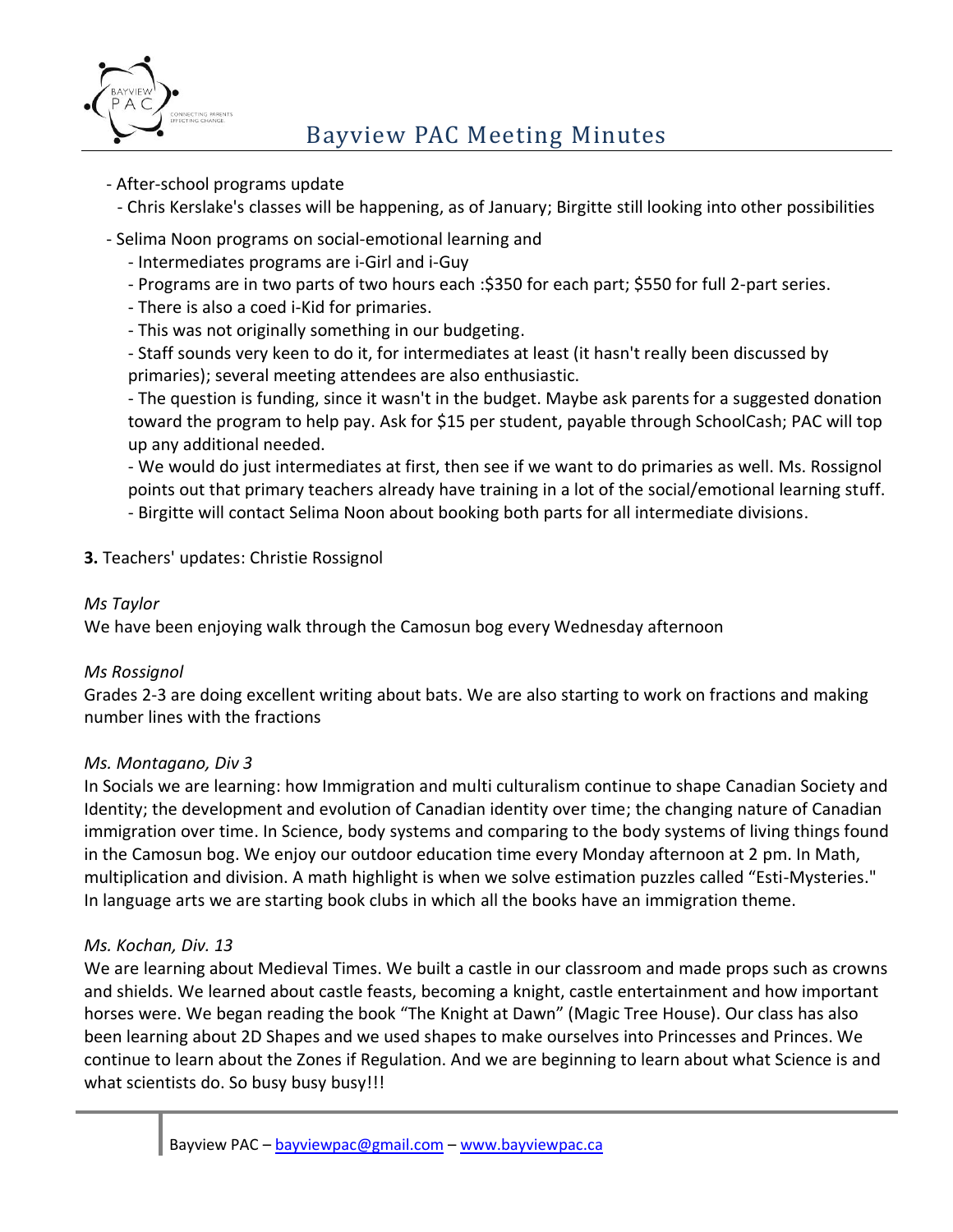

## *Susan Jung, Div. 11*

Division 11 has been NUTS about squirrels. We participated in a workshop given by Northwest Wildlife Preservation Society yesterday. We learned about BC Wildlife around us AND in particular, squirrels. We are becoming experts on squirrels, and want EVERYONE to love them as much as we do.

# *Ms. Duncan, Div. 9*

We went to the Bloedel Conservatory today and learned all about Tropical Birds and Plant adaptations. Thank you to PAC for supplementing this amazing field trip. We have also been focusing on weaving in our classroom and looking at the traditional uses for weaving for Indigenous people.

# *Ms. Whitelaw, Library*

**857** books have been checked out of our library so far in November.

We have many new books related to our outdoor learning in the library. Our library feels as though it can breathe again! I am collaborating with Division 3 to help them with their theme of immigration in literature, and with their personal migration stories. We will be looking at resources we can use to broaden our understanding of events our families have experienced. Divisions 8 and 9 have been looking at the themes of perseverance and friendship through the stories of Winnie the Pooh.

## **4.** Treasurers' update: Joss Taylor/Emilia Doro

Account balances: regular \$ 48,000 gaming \$1824.95

## Direct-drive fundraising

- The past several years of fundraising have brought in more than was needed for year-to-year expenses, and that surplus has been set aside to cover this and next year's budgets.

- This year's and next year's fundraising will be targeted specifically for furnishing the new building.

- Government funding doesn't cover furnishings beyond the building itself.
- We will eventually need about \$250,000 to fund the various things needed.
- The first round of fundraising will be targeted at Bayview parents.
- Donations over \$20 are eligible for tax receipts.
- In the spring, we will direct a campaign to businesses and the wider community.

- Delia Jane asks: if a business donates to buy something in particular, will it then be named? (e.g., "the IGA lunch tables")

- Birgitte is pretty sure we can't do this, but we could probably have a plaque that lists all the various donors in one place.

- Joss will ask staff for any ideas of alumni who might be possible donors.
- We will also look into grants, such as Best Buy grant for technology hardware.

- Anna will ask May about running reports, to check on donation totals (she made a donation already, to test the system).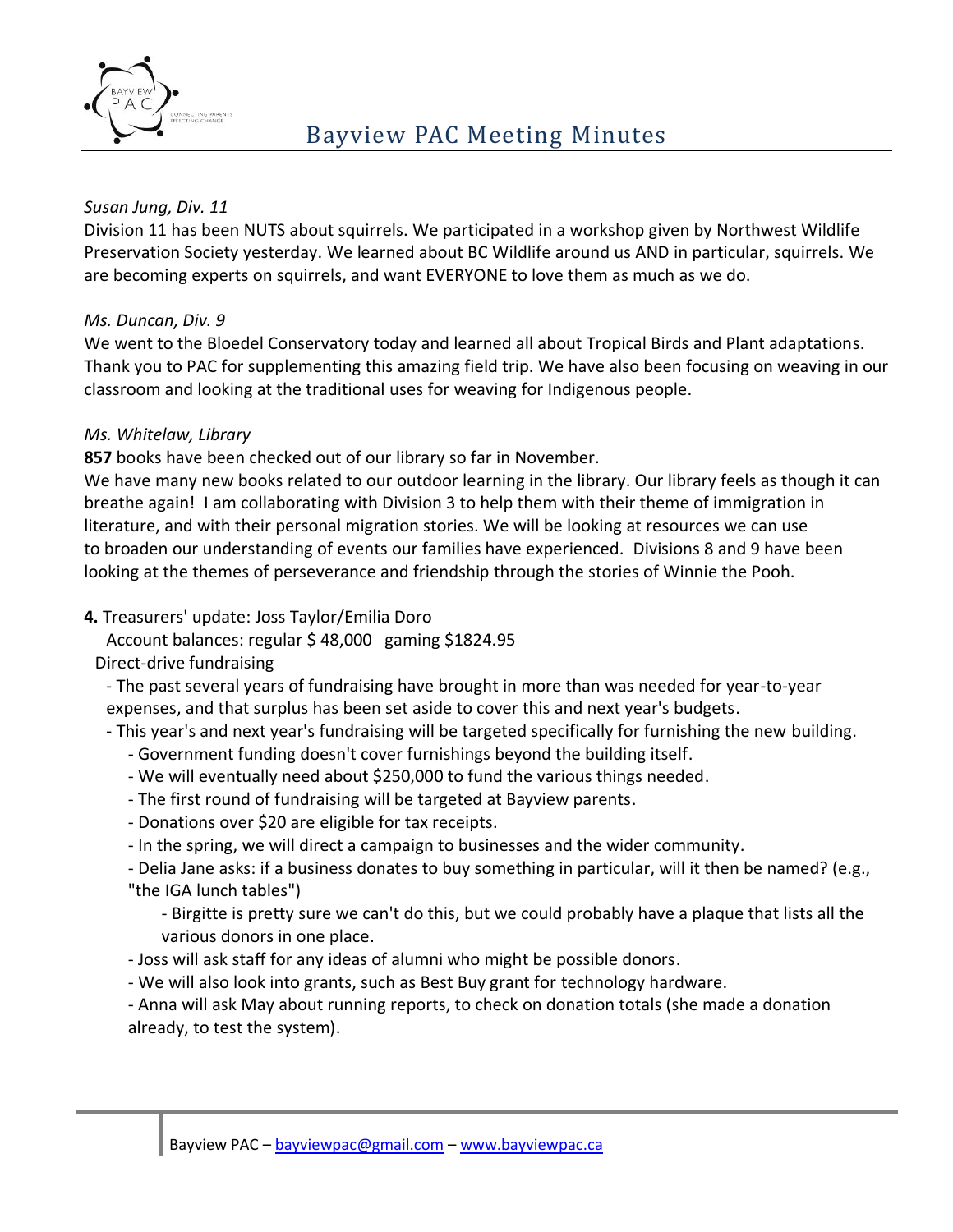

- **5.** Halloween Howl recap
	- Very successful event, especially given the last-minute planning and the new leads. Many thanks to all the volunteers, especially Clair McLaughlin, Susan Rae, and Christina Sobrepena, for making it happen.
	- Net profit from the night was \$1,616; the preschool raised about \$360 from their bake sale.
	- About 300 people came.
- **6.** Parents' nights out: Emilia Doro (for Peter Graham-Gaudreau)
	- \$140 was raised at the Legion parent's night in October, through popcorn sales and a 50/50 raffle.
	- Peter has arranged with DoubleD Pizza (on 4th at Collingwood) to host a family night on December 2.
		- DD will donate to PAC 10% of Bayview sales that night, including takeout and delivery.
		- DD evening will start at 4:00.
		- DD has historically been very generous in supporting Bayview in many ways.
	- In the new year, Peter will organize a trivia night.
	- We might have Ms. Taylor's daughter run a paint/wine night in the spring.
	- Any suggestions for venues are welcome (pubs, restaurants, etc.).
- **7.** Pancake / Santa Breakfast: Joss Taylor
	- This has been a Bayview tradition for more than 30 years: parent volunteers make and serve pancakes on the last Thursday of school before the Christmas break.
	- Gord Bradley has been running it for the past seven years, but his kids are graduating out of Bayview, so this will be his last year.
	- We don't have an industrial griddle as at the old school, so need to ask the school community for electric griddles (we will need 5-6).
	- Joss asked IGA (4th and Collingwood) for possible sale-price ingredients, and they are going to *donate* everything, including oranges, cleaning supplies, syrup (everything except the pancake mix, which we get at Costco). IGA has been incredibly generous and supportive for years, so we encourage parents to reciprocate and shop there!
	- We would love to find a future potential coordinator who could attend this year's event to learn how it works.
	- Leon Bayer will be Santa for this event.
- **8.** Holiday Market and pre-sales update: Emilia Doro
	- The market will be held on December 14, 10 a.m. 2 p.m.
	- We have 30 vendors signed up to rent tables.
	- The market will be held in the QE auditorium.
	- We still need a Santa, in case Peter GG has a gig and can't come.
	- Hot dogs will be sold.
	- Each class will make a craft to sell at the market.
	- Games and activities: face painting, selfie station.
	- Bake sale—we will need bakers and volunteers.